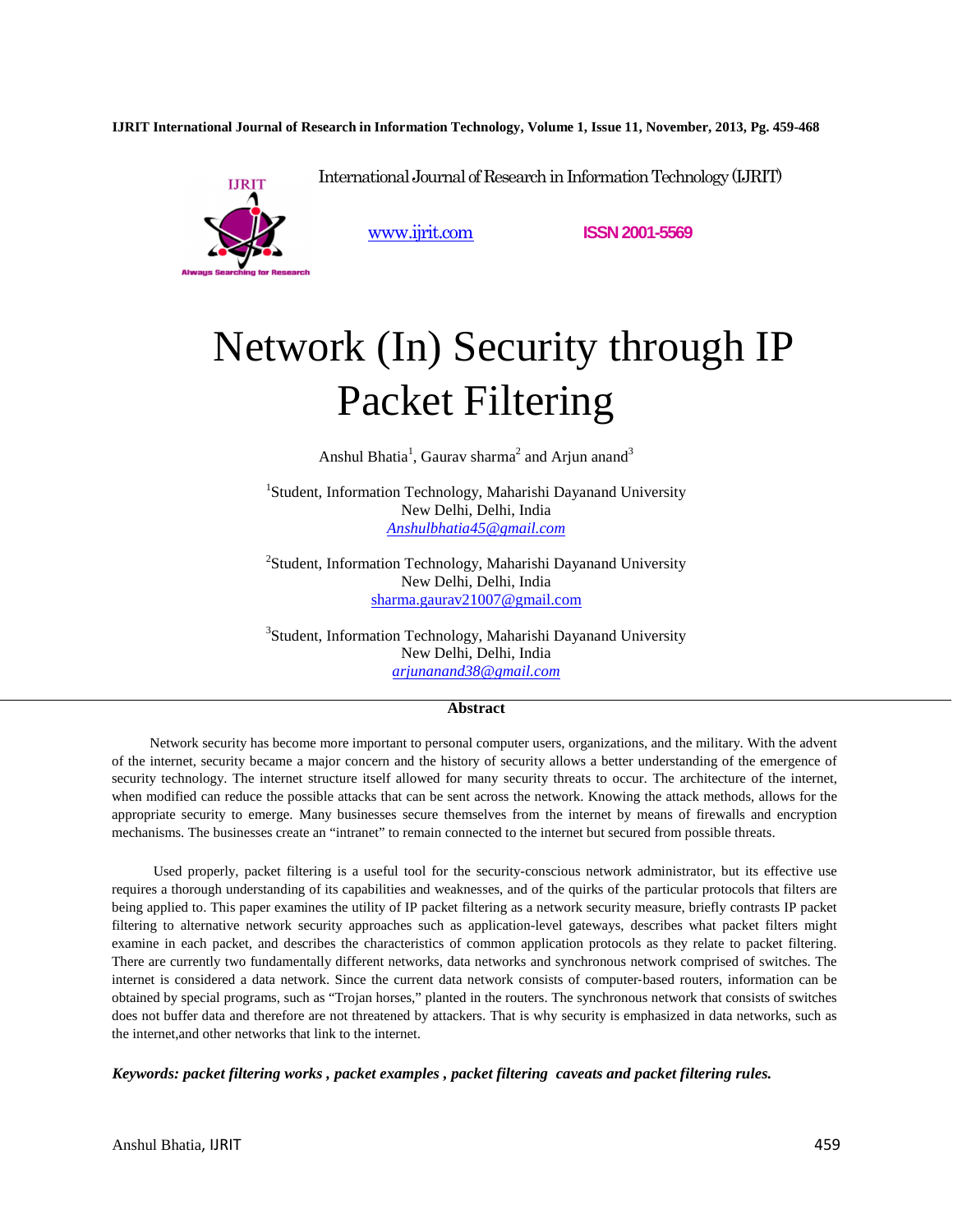# **1. Introduction**

The Internet as well as local networks is expanding at a tremendous speed. This one way helps to improve the quality and convenience of the human life but on the other hand provides a platform for network criminals and hackers. An assumption made throughout is that a site administrator is generally more interested in keeping outsiders out than in trying to police insiders, and that the goal is to keep outsiders from breaking in and insiders from accidentally exposing valuable data or services, not to prevent insiders from intentionally and maliciously subverting security measures. This paper does not consider military-grade "secure IP" implementations (those that implement the "IP security options" that may be specified in IP packet headers) and related issues; it is limited to what is commonly available for sale to the general public.

Packet filtering may be used as a mechanism to implement a wide variety of network security policies. The primary goal of these policies is generally to prevent unauthorized network access without hindering authorized network access; the definitions of "unauthorized access" and "authorized access" vary widely from one organization to another. A secondary goal is often that the mechanisms be transparent in terms of performance, user awareness, and application awareness of the security measures. Another secondary goal is often that the mechanisms used be simple to configure and maintain, thus increasing the likelihood that the policy will be correctly and completely implemented; in the words of Bill Cheswick of AT&T Bell Laboratories, "Complex security isn't". Packet filtering is a mechanism which can, to a greater or lesser extent, fulfill all these goals, but only through thorough understanding of its strengths and weaknesses and careful application of its capabilities.

To lessen the vulnerability of the computer to the network there are many products available. These tools are encryption, authentication mechanisms, intrusion-detection, security management and firewalls. Businesses throughout the world are using a combination of some of these tools. "Intranets" are both connected to the internet and reasonably protected from it. The internet architecture itself leads to vulnerabilities in the network. Understanding the security issues of the internet greatly assists in developing new security technologies and approaches for networks with internet access and internet security itself.

Several factors complicate implementation of these policies using packet filtering, including asymmetric access requirements, differing requirements for various internal and external groups of machines, and the varying characteristics of the particular protocols, services, and implementations of these protocols and services that the filters are to be applied to. Asymmetric access requirements usually arise when an organization desires that its internal systems have more access to external systems than vice versa. Differing requirements arise when an organization desires that some groups of machines have different network access privileges than other groups of machines (for instance, the organization may feel that a particular subnet is more secure than standard, and thus can safely take advantage of expanded network access, or they may feel that a particular subnet is especially valuable, and thus its exposure to the external network should be as limited as possible). Alternatively, an organization may desire to allow more or less network access to some specific group of external machines than to the rest of the external world (for instance, a company might want to extend greater network access than usual to a key client with whom they are collaborating, and less network access than usual to a local university which is known to be the source of repeated cracker attacks). If a suitably modified version of an application is not available for a given internal host (a modified TELNET client for a personal computer, for instance), that internal host's users are simply out of luck and are unable to reach the past the application gateway.

# **2. How Packet Filtering Works**

# **2.1. What packet filters base their decisions on**

Current IP packet filtering implementations all operate in the same basic fashion; they parse the headers of a packet and then apply rules from a simple rule base to determine whether to route or drop† the packet. Generally, the header fields that are available to the filter are packet type (TCP, UDP, etc.), source IP address, destination IP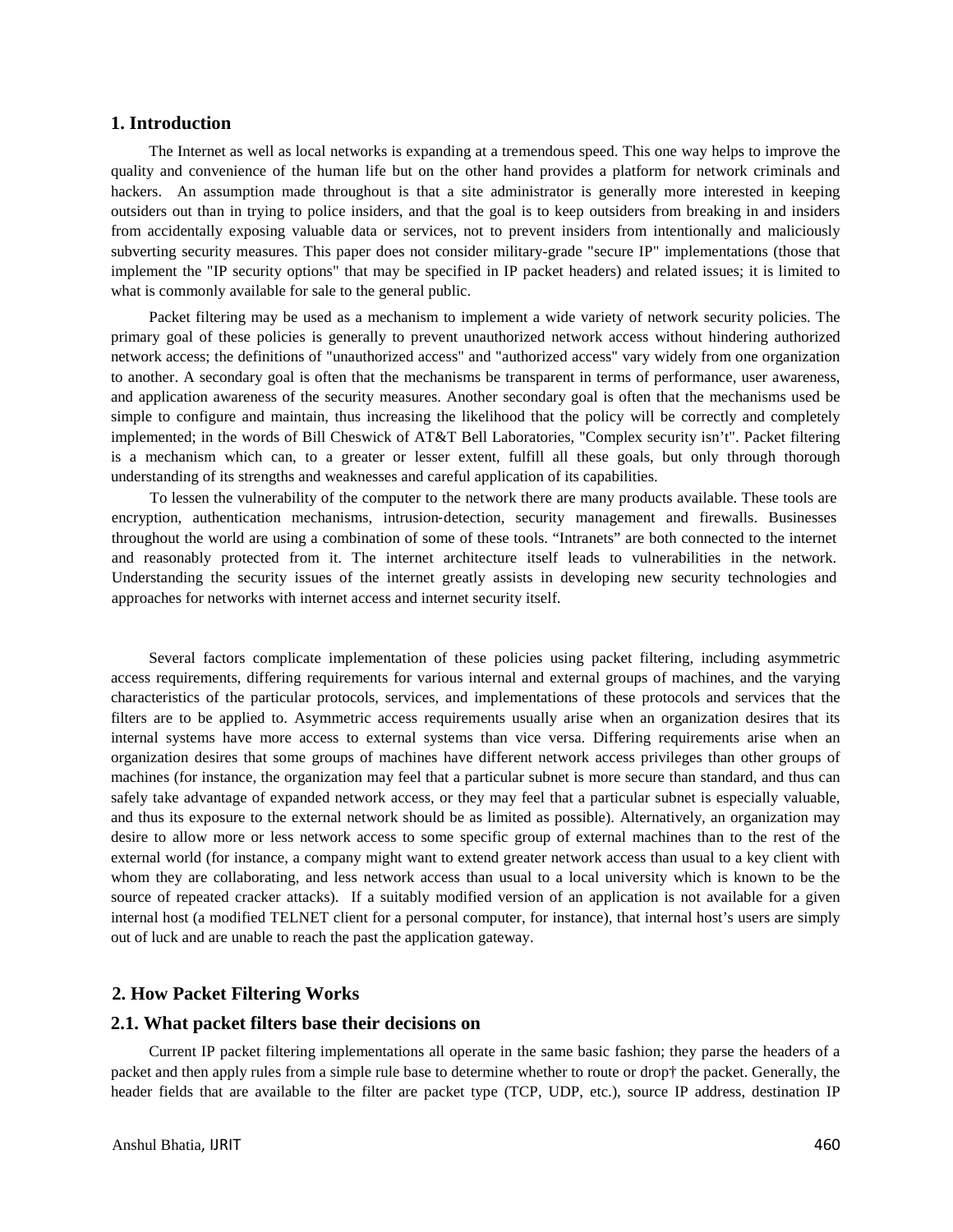address, and destination TCP/UDP port. For some reason, the source TCP/UDP port is often *not* one of the available fields; this is a significant deficiency discussed in detail in Section 4.2.

In addition to the information contained in the headers, many filtering implementations also allow the administrator to specify rules based on which router interface the packet is destined to go out on, and some allow rules based on which interface the packet came in on. Being able to specify filters on both inbound and outbound† interfaces allows you significant control over where the router appears in the filtering scheme (whether it is "inside" or "outside" your packet filtering "fence"), and is very convenient (if not essential) for useful filtering on routers with more than two interfaces. If certain packets can be dropped using inbound filters on a given interface, those packets don't have to be mentioned in the outbound filters on all the other interfaces; this simplifies the filtering specifications. Further, some filters that an administrator would like to be able to implement require knowledge of which interface a packet came in on; for instance, the administrator may wish to drop all packets coming inbound from the external interface that claim to be from an internal host, in order to guard against attacks from the outside world that use faked internal source addresses.

Some routers with very rudimentary packet filtering capabilities don't parse the headers, but instead require the administrator to specify byte ranges within the header to examine, and the patterns to look for in those ranges. This is almost useless, because it requires the administrator to have a very detailed understanding of the structure of an IP packet. It is totally unworkable for packets using IP option fields within the IP header, which cause the location of the beginning of the higher-level TCP or UDP headers to vary; this variation makes it very difficult for the administrator to find and examine the TCP or UDP port information.

#### **2.2. How packet filtering rules are specified**

Generally, the filtering rules are expressed as a table of conditions and actions that are applied in a certain order until a decision to route or drop the packet is reached. When a particular packet meets all the conditions specified in a given row of the table, the action specified in that row (whether to route or drop the packet) is carried out; in some filtering implementations [Mogul89], the action can also indicate whether or not to notify the sender that the packet has been dropped (through an ICMP message), and whether or not to log the packet and the action taken on it. Some systems apply the rules in the sequence specified by the administrator until they find a rule that applies [Mogul89][Cisco90], which determines whether to drop or route the packet. Others enforce a particular order of rule application based on the criteria in the rules, such as source and destination address, regardless of the order in which the rules were specified by the administrator. Some, for instance, apply filtering rules in the same order as

 outing table entries; that is, they apply rules referring to more specific addresses (such as rules pertaining to specific hosts) before rules with less specific addresses (such as rules pertaining to whole subnets and networks) [CHS91][Telebit92a]. The more complex the way in which the router reorders rules, the more difficult it is for the administrator to understand the rules and their application; routers which apply rules in the order specified by the administrator, without reordering the rules, are easier for an administrator to understand and configure, and therefore more likely to yield correct and complete filter sets.

#### **2.3. A packet filtering example**

For example, consider this scenario. The network administrator of a company with Class B network 123.45 wishes to disallow access from the Internet to his network in general (123.45.0.0/16)<sup>†</sup>. The administrator has a special subnet in his network (123.45.6.0/24) that is used in a collaborative project with a local university which has class B network 135.79; he wishes to permit access to the special subnet (123.45.6.0/24) from all subnets of the university (135.79.0.0/16). Finally, he wishes to deny access (except to the subnet that is open to the whole university) from a specific subnet (135.79.99.0/24) at the university, because the subnet is known to be insecure and a haven for crackers. For simplicity, we will consider only packets flowing from the university to the corporation; symmetric rules (reversing the SrcAddr and DstAddr in each of the rules below) would need to be added to deal with packets from the corporation to the university. Rule C is the "default" rule, which specifies what happens if none of the other rules apply.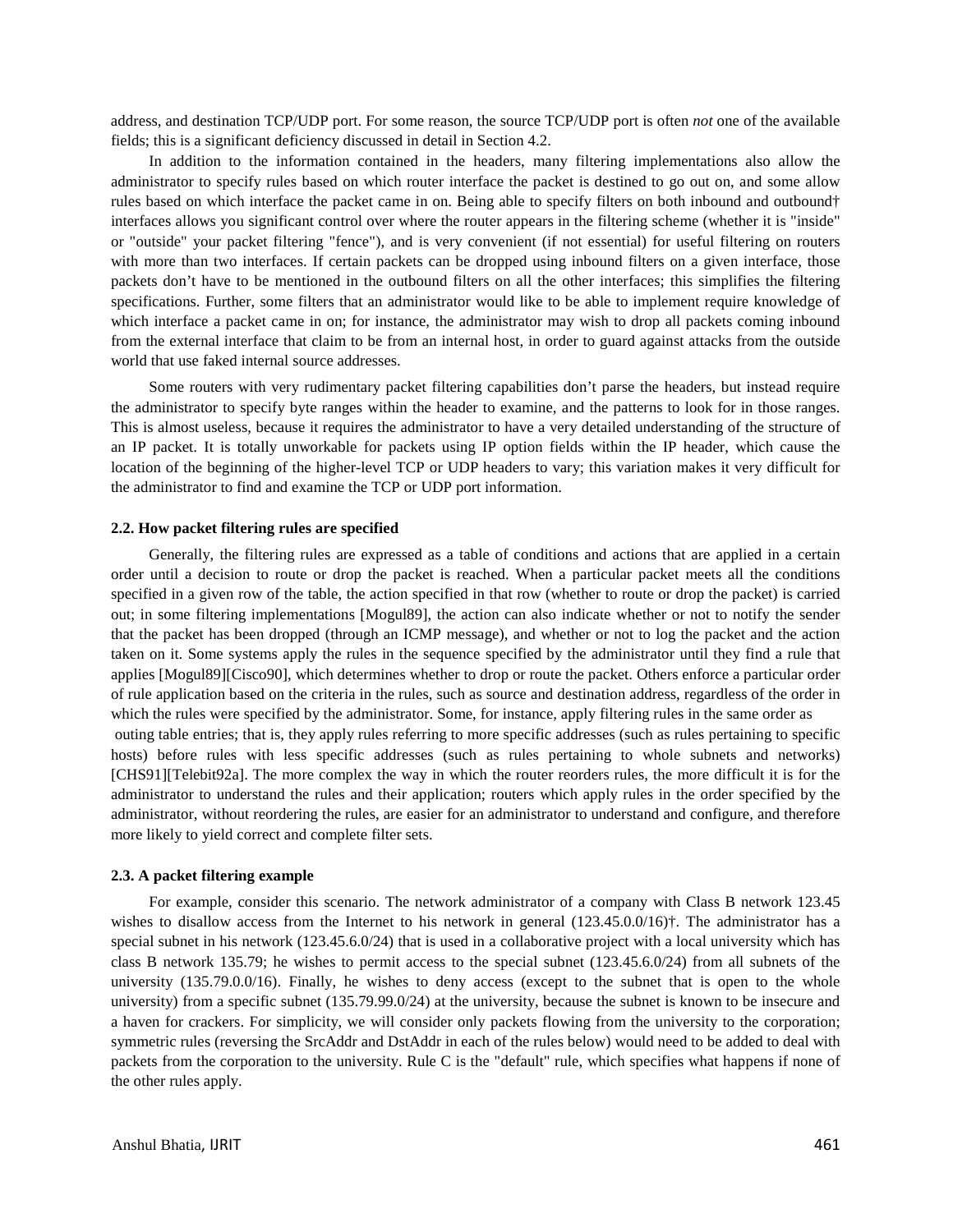| Rule         | <b>SrcAddr</b>             | <b>DstAddr</b> | Action |  |
|--------------|----------------------------|----------------|--------|--|
| $\mathsf{A}$ | 135.79.0.0/16              | 123.45.6.0/24  | permit |  |
| <sup>B</sup> | 135.79.99.0/24             | 123.45.0.0/16  | deny   |  |
| -C           | $0.0.0.0/0$ 0.0.0.0/0 deny |                |        |  |

Consider these "sample" packets, their desired treatment under the policy outlined above, and their treatment depending on whether the rules above are applied in order "ABC" or "BAC".

| Packet         | SrcAddr     | DstAddr    | Desired Action | ABC action   | <b>BAC</b> action |
|----------------|-------------|------------|----------------|--------------|-------------------|
|                | 135.79.99.1 | 123.45.1.1 | deny permit    | deny(B)      | deny(B)           |
| $\mathfrak{D}$ | 135.79.99.1 | 123.45.6.1 |                | permit $(A)$ | deny(B)           |
| 3              | 135.79.1.1  | 123.45.6.1 | permit deny    | permit $(A)$ | permit $(A)$      |
| 4              | 135.79.1.1  | 123.45.1.1 |                | deny(C)      | deny(C)           |

A router that applies the rules in the order ABC will achieve the desired results: packets from the "hacker haven" subnet at the university to the company network in general (such as packet 1 above) will be denied (by rule B), packets from the university "hacker haven" subnet at the university to the company's collaboration subnet (such as packet 2 above) will be permitted (by rule A), packets from the university's general network to the company's "open" subnet (such as packet 3 above) will be permitted (by rule A), and packets from the university's general network to the company's general network (such as packet 4 above) will be denied (by rule C).

If, however, the router reorders the rules by sorting them into order by number of significant bits in the source address then number of significant bits in the destination address, the same set of rules will be applied in the order BAC. If the rules are applied in the order BAC, packet 2 will be denied, when we want it to be permitted.

### **2.4. Packet filtering caveats**

#### **2.4.1. Complexity of packet filtering specifications**

In fact, there's a subtle error in this example that illustrates how difficult it is to correctly set up filters using such low-level specifications. Rule B above, which appears to restrict access from the "hacker haven" net, is actually superfluous and unnecessary, and is the cause of the incorrect denial of packet 2 if the rules are applied in the order BAC. If you remove rule B, both types of routers (those that apply rules in the order specified, and those that reorder rules by number of significant bits in source or destination addresses) will process the rules in the order AC. When processed in that order, the result table becomes:

| Packet                      | SrcAddr     | DstAddr    | Desired Action | AC action |
|-----------------------------|-------------|------------|----------------|-----------|
|                             | 135.79.99.1 | 123.45.1.1 | deny           | deny(C)   |
| $\mathcal{D}_{\mathcal{L}}$ | 135.79.99.1 | 123.45.6.1 | permit permit  | permit(A) |
| 3                           | 135.79.1.1  | 123.45.6.1 |                | permit(A) |
| Δ                           | 135.79.1.1  | 123.45.1.1 | deny           | deny(C)   |

There are two points here. First, correctly specifying filters is difficult. Second, reordering filtering rules makes correctly specifying filters even more difficult, by turning a filter set that works (even if it's in fact overspecified) if evaluated in the order given into a filter set that doesn't work.

Even though the example presented above is a relatively simple application of packet filtering, most administrators will probably read through it several times before they feel they understand what is going on. Consider that the more difficult the rules are to comprehend, the less likely the rules will be correct and complete. The way in which filtering rules must be specified and the order in which they are applied are key determinants of how useful and powerful a given router's filtering capabilities are. Most implementations require the administrator to specify filters in ways which make the filters easy for the router to parse and apply, but make them very difficult for the administrator to comprehend and consider.

# **2.4.2. Reliance on accurate IP source addresses**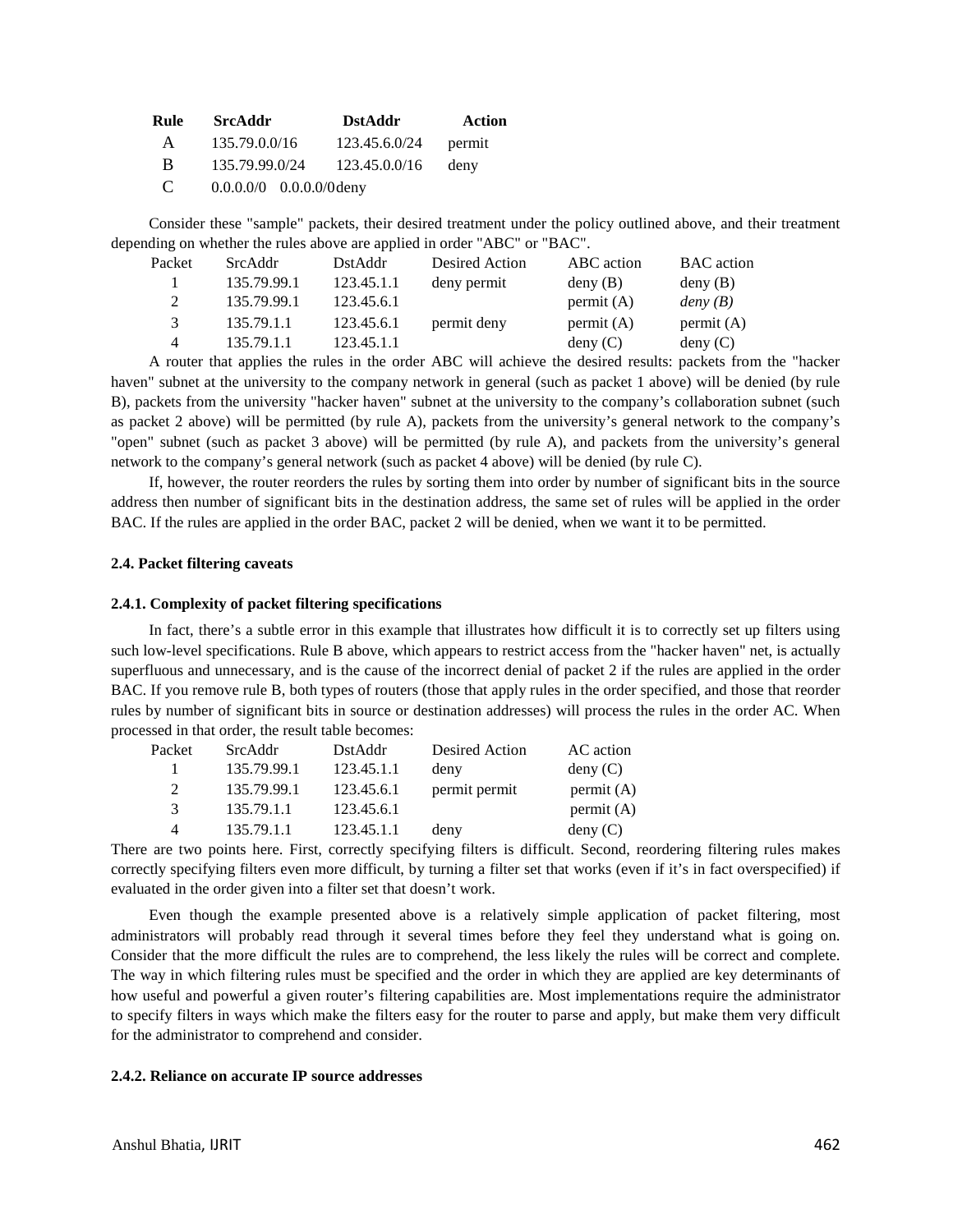Most filtering implementations, of necessity, rely on the accuracy of IP source addresses to make filtering decisions. IP source addresses can easily be faked, however, as discussed in [Bellovin89], [Kent89], [Bellovin92a], and [Bellovin92b]. This is a particular case where being able to filter inbound packets is useful. If a packet that appears to be from one internal machine to another internal machine comes in over the link from the outside world, you should be mighty suspicious. If your router can be told to drop such packets using inbound filters on the external interface, your filtering specifications for internal interfaces can be made both much simpler and more secure.

#### **2.4.3. Dangers of IP source routing**

Another IP feature ripe for potential abuse is IP source routing. Essentially, an IP packet with source routing information included tells routers how to route the packet, rather than letting the routers decide for themselves. An attacker could use this to their advantage [Bellovin89]. Unless you have a specific need to allow packets with IP source routes between your internal network and the outside world, it's probably a good idea for your router to ignore IP source route instructions; whether source routing can be disabled, whether it is enabled or disabled by default, and how to disable it vary from vendor to vendor.

#### **2.4.4. Complications due to IP fragmentation**

Yet another complication to packet filtering is IP packet fragmentation. IP supports the notion that any router along a packet's path may "fragment" that packet into several smaller packets, to accommodate the limitations of underlying media, to be reassembled into the original IP packet at the destination. For instance, an FDDI frame is much larger than an Ethernet frame; a router between an FDDI ring and an Ethernet may need to split an IP packet that fit in a single FDDI frame into multiple fragments that fit into the smaller Ethernet frames. The problem with this, from a packet filtering point of view, is that only the first of the IP fragments has the higher-level protocol (TCP or UDP) headers from the original packet, which may be necessary to make a filtering decision concerning the fragment. Different filtering implementations take a variety of responses to this situation. Some apply filters only to the first fragment (which contains the necessary higher-level protocol headers), and simply route the rest, on the assumption that if the first fragment is dropped by the filters, the rest of the fragments can't be reassembled into a full packet, and will cause no harm [CHS91]. Others keep a cache of recently-seen first fragments and the filtering decision that was reached, and look up non-first fragments in this cache in order to apply the same decision [Mogul89]. In particular, it is dangerous to suppress only the first fragment of outbound packets; you might be leaking valuable data in the non-first fragments that are routed on out.

# **3. Filtering-Related Characteristics of Application Protocols**

Each application protocol has its own particular characteristics that relate to IP packet filtering, that may or may not differ from other protocols. Particular implementations of a given protocol also have their own characteristics that are not a result of the protocol per se, but a result of design decisions made by the implementors. Since these implementation characteristics are not covered in the specification of the protocol (though they aren't counter to the specification), they are likely to vary between different implementations of the same protocol, and might change even within a given implementation as that implementation evolves. These characteristics include what port a server uses, what port a client uses, whether the service is typically offered over UDP or TCP or both, and so forth. An understanding of these characteristics is essential for setting up effective filters to allow, disallow, or limit the use of these protocols. Appendix A discusses in detail the filtering-related characteristics of several common protocols.

#### **3.1.** "**Random**" **ports aren't really random**

Although implementations of various protocols might appear to use a "random" ports for the client end and a well-known port for the server end, the ports chosen for the client end used are usually not totally random. While not explicitly supported by the RFCs, systems based on BSD UNIX usually reserve ports below 1024 for use by "privileged" processes, and allow only processes running as root to bind to those ports; conversely, non-privileged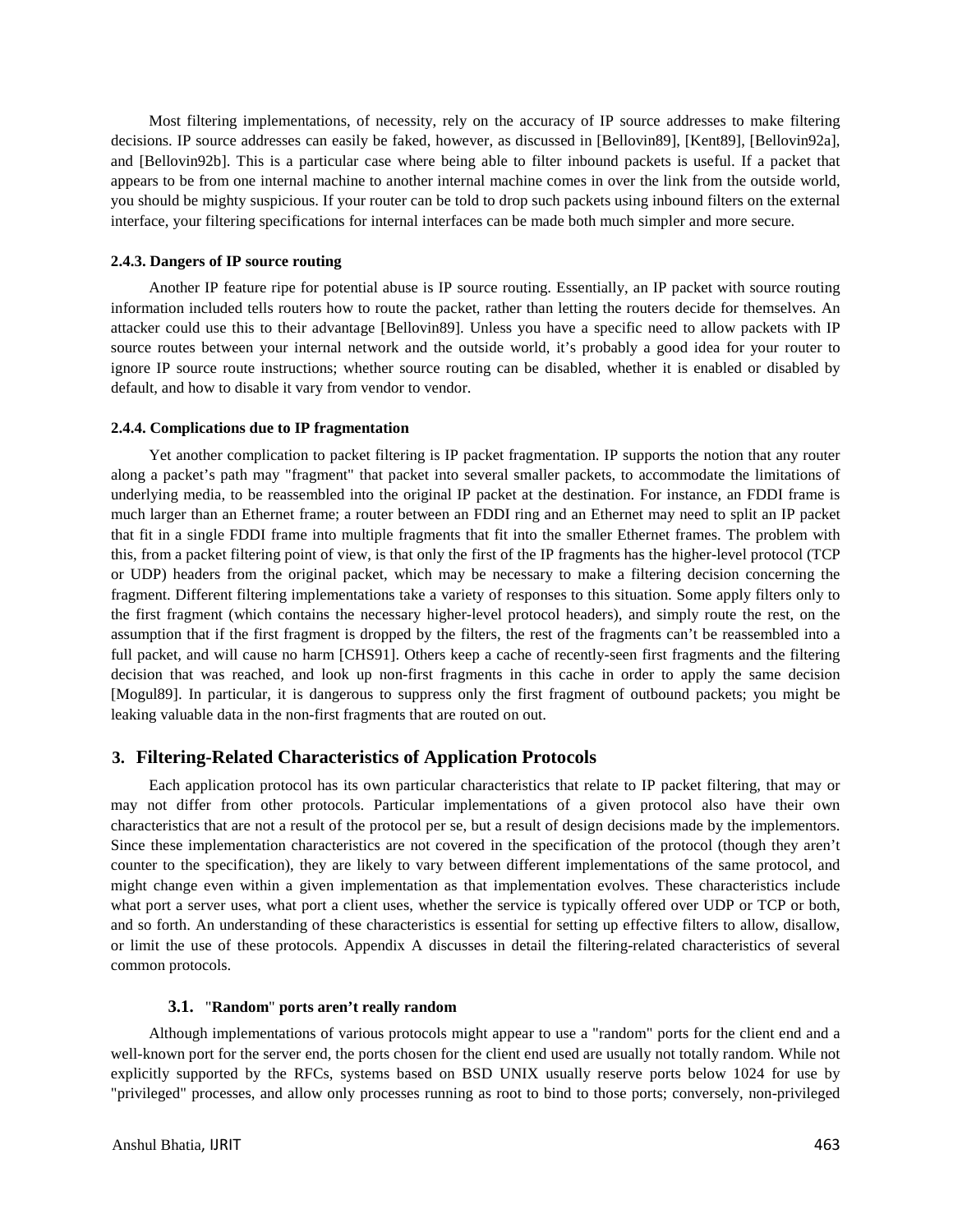processes must use ports at or above 1024. Further, if a program doesn't request a particular port, it is often simply assigned the port after the last one assigned; if the last port assigned was 5150, the next one assigned will probably be 5151.

#### **3.2. Privileged versus non-privileged ports**

The distinction between "privileged" and "non-privileged" ports (those below 1024 and at or above 1024, respectively) is found throughout BSD-based systems (and other systems that draw from a BSD background; keep in mind that almost all UNIX IP networking, including SysV IP networking, draws heavily from the original BSD network implementation). This distinction is not codified in the RFCs, and is therefore best regarded as a widely used convention, but not as a standard. Nonetheless, if you're protecting UNIX systems, the convention can be a useful one. You can, for instance, generally forbid all inbound connections to ports below 1024, and then open up specific exceptions for specific services that you wish to enable the outside world to use, such as SMTP, TELNET, or FTP; to allow the "return" packets for connections to such services, you allow all packets to external destination ports at or above 1024.

While it would simplify filtering if all services were offered on ports below 1024 and all clients used ports at or above 1024, many vulnerable services (such as X, OpenWindows, and a number of database servers) use server ports at or above 1024, and several vulnerable clients (such as the Berkeley r\* programs) use client ports below 1024. These should be carefully excepted from the "allow all packets to destination ports at or above 1024" type of rules that allow return packets for outbound services.

# **4. Problems With Current Packet Filtering Implementations**

IP packet filtering, while a useful network security tool, is not a panacea, particularly in the form in which it is currently implemented by many vendors. Problems with many current implementations include complexity of configuration and administration, omission of the source UDP/TCP port from the fields that filtering can be based on, unexpected interactions between "unrelated" parts of the filter rule set, cumbersome filter specifications forced by simple specification mechanisms, a lack of testing and debugging tools, and an inability to deal effectively with RPC-based protocols such as YP/NIS and NFS.

#### **4.1. Filters are difficult to configure**

The first problem with many current IP packet filtering implementations as network security mechanisms is that the filtering is usually very difficult to configure, modify, maintain, and test, leaving the administrator with little confidence that the filters are correctly and completely specified. The simple syntax used in many filtering implementations makes life easy for the router (it's easy for the router to parse the filter specifications, and fast for the router to apply them), but difficult for the administrator (it's like programming in assembly language). Instead of being able to use high-level language abstractions ("if this and that and not something-else then permit else deny"), the administrator is forced to produce a tabular representation of rules; the desired behavior may or may not map well on to such a representation.

Administrators often consider networking activity in terms of "connections", while packet filtering, by definition, is concerned with the packets making up a connection. An administrator might think in terms of "an inbound SMTP connection", but this must be translated into at least two filtering rules (one for the inbound packets from the client to the server, and one for the outbound packets from the server back to the client) in a table-driven filtering implementation. The concept of a connection is applied even when considering a connectionless protocol such as UDP or ICMP; for instance, administrators speak of "NFS connections" and "DNS connections". This mismatch between the abstractions used by many administrators and the mechanisms provided by many filtering implementations contributes to the difficulty of correctly and completely specifying packet filters.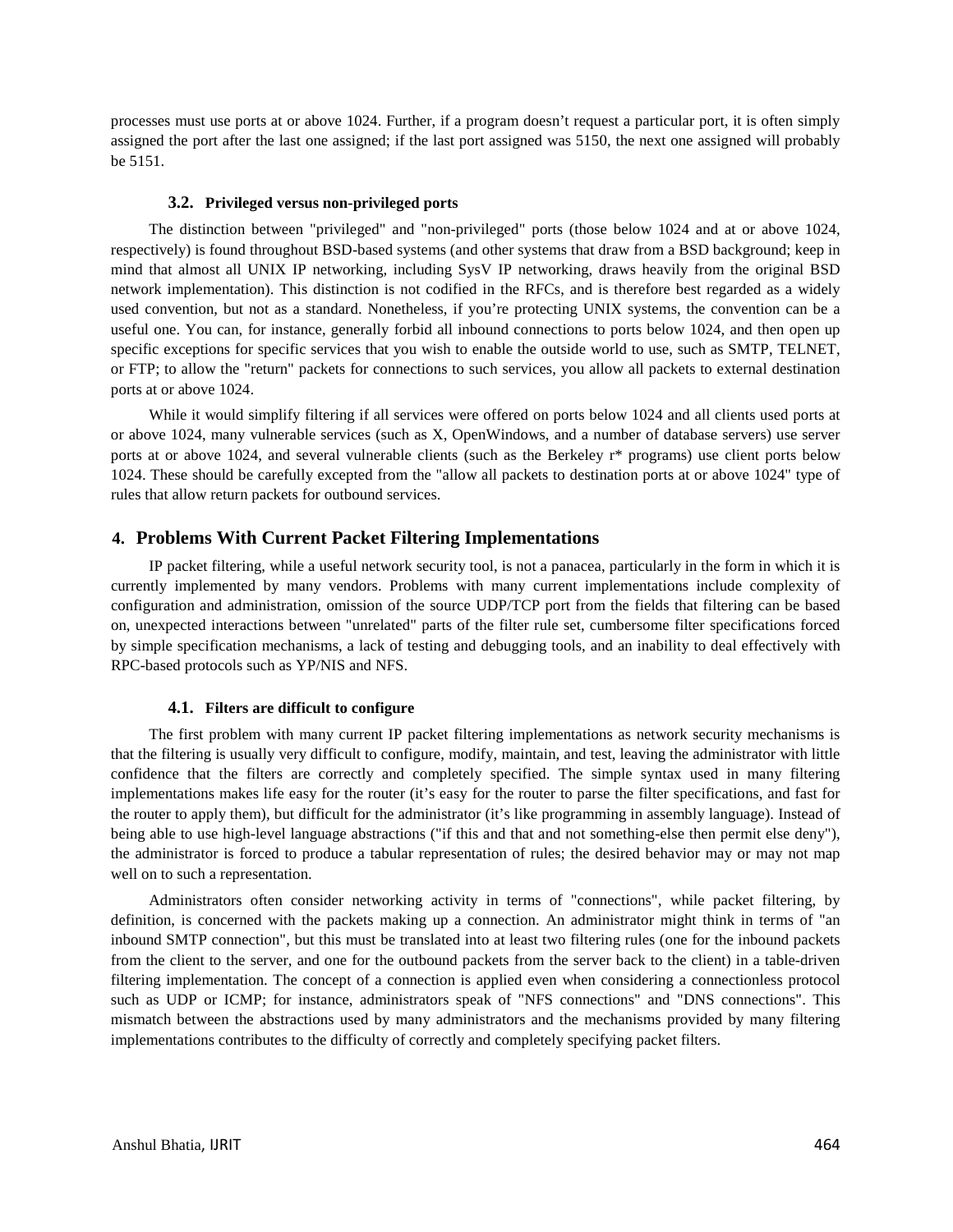#### **4.2. Special handling of start-of-connection packets is impossible**

Note that the even the above filters with source port still don't protect your servers living at or above port 1024 from an attack launched from port 25 on an external machine (which is certainly possible if the person making the attack controls the machine the attack is coming from); rules C and D will allow this. One way to defeat this type of attack is to suppress TCP start-of-connection packets (packets with the TCP "SYN" flag set) in rule C; at least one filter implementation provides a mechanism for stating that rules apply *only* to packets in "established" connections (those packets without the SYN bit set) [Cisco90].

Unfortunately, UDP sessions are "connectionless", so there is never a "start-ofconnection" packet that can be suppressed in a UDP session. A solution for UDP is often to disallow UDP entirely except for a specific exception for DNS. This exception for DNS can generally be made safely even with a filtering implementation that ignores source port, because of a quirk in the most common DNS implementation. The quirk causes DNS server-to-server queries made over UDP to always use port 53 at both ends of the connection, rather than a random port at one end. Disallowing UDP except for DNS also allows you to avoid most of the problems with filtering RPC-based services (since most RPC services are UDP based) that are discussed in Section 4.6.

#### **4.3. Tabular filtering rule structures are too cumbersome**

While tabular rule structures such as those shown above are relatively easy and thus efficient for the router to parse and apply, they rapidly become too cumbersome for the administrator to use to specify complex independent filtering requirements. Even simple applications of these cumbersome syntaxes are difficult, and often have unintended and undesired side effects, as demonstrated in Section 4.2.

# **4.4. Testing and monitoring filters is difficult**

With many router products, the beleagured administrator's life is further complicated by a lack of built-in mechanisms to test the filter set or to monitor its performance in action. This makes it very difficult to debug and validate filtering rule sets, or to modify existing rule sets; the administrator always has to wonder if the filtering rules are really accomplishing what was intended, or if the rule set has some inadvertent hole in it that the administrator has somehow overlooked.

#### **4.5. RPC is very difficult to filter effectively**

Finally, RPC-based protocols offer a special challenge, since they don't reliably appear on a given UDP or TCP port number. The only RPC-related service that is guaranteed to be at a certain port is the "portmapper" service. Portmapper maps an RPC service number (which is a 32-bit number assigned by Sun Microsystems to each individual RPC service, including services created by users and other vendors) to the particular TCP or UDP port number (which are much smaller 16-bit numbers) that the service is currently using on the particular machine being queried. When an RPC-based service starts up, it registers with the portmapper to announce what port it is living at; the portmapper then passes this info along to anyone who requests it.

The portmapper isn't required in order to establish an RPC connection, except to determine exactly which port to establish the connection to; if you know (or can guess) which port to establish the connection to, you can bypass the portmapper altogether. What port a given RPC protocol (such as YP/NIS, NFS, or any of a number of others) ends up using is random enough that the administrator can't effectively specify filters for it (at least, not without risking the inadvertent filtering of something else that happened to end up on the same port the administrator thought an RPC-based service *might* end up at), but not so random that an attacker can't easily "guess" where a given protocol lives. Even if they can't or don't guess, a systematic search of the entire port number space for the RPC service they're interested in attacking is not that difficult. Since RPC-based services might be on any port, the filtering implementation has no sure way of recognizing what is and what isn't RPC; as far as the router is concerned, it's all just UDP or TCP traffic.

Two fortuitous characteristics of most RPC-based services can be used to save us from this morass, however. First, most RPC-based services are offered as only on UDP ports; we can simply drop UDP packets altogether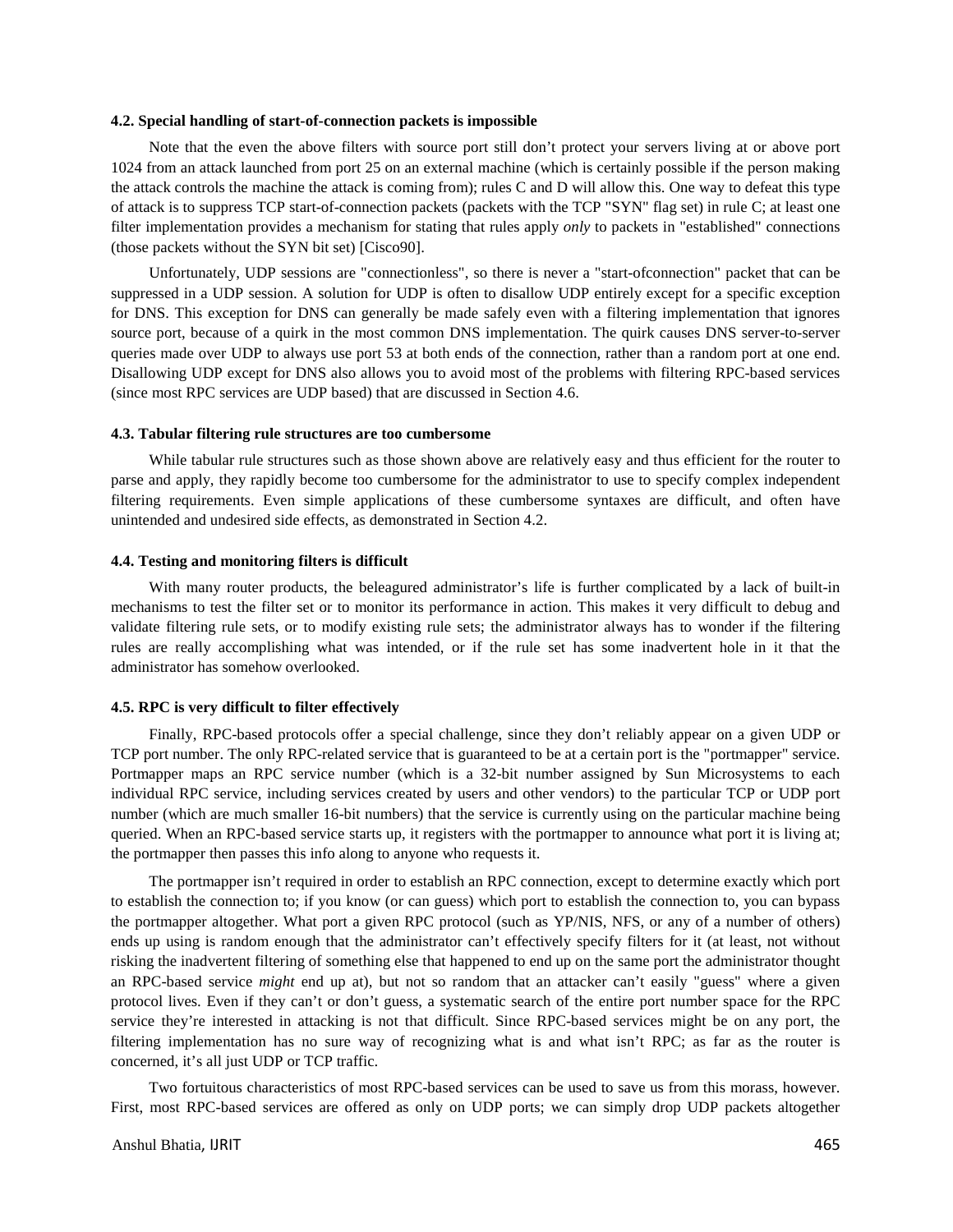except for DNS, as described above. Second, almost all of those that are offered on TCP ports use ports below 1024, which can be protected by an "deny all ports below 1024 except specific services like SMTP" type of filter, such as shown in the example in Section 4.2.

# **5. Possible Solutions for Current Packet Filtering Problems**

# **5.1. Improve filter specification syntax**

The major improvement that could be made to many vendor packet filtering implementations would be to provide better filter specification mechanisms. The administrator should be able to specify rules in a form that makes sense to the administrator (such as a propositional logic syntax), not necessarily a form that is efficient for the router to process; the router can then convert the rules from the high-level form to a form amenable to efficient processing. One possibility might be the creation of a "filter compiler" that accepts filters in a high-level syntax that was convenient for the administrator, and emits a "compiled" filter list that is acceptable to the router.

Addressing the conceptual mismatch between administrators, who think in terms of connections, and routers, which operate in terms of the packets making up those connections, as discussed in Section 4.1, might also prove valuable.

#### **5.2. Make all relevant header fields available as filtering criteria**

The administrator should be able to specify all relevant header fields, particularly including TCP/UDP source port (which is currently often omitted from many filtering implementations), as filter criteria. Until this key feature is provided, it will be difficult or impossible to effectively use filtering in certain common situations, as demonstrated in the example in Section 4.2. The administrator should also be able to specify whether a filter rule should apply only to established TCP connections.

#### **5.3. Allow inbound filters as well as outbound filters**

The administrator should be able to specify both inbound and outbound filters on each interface, rather than only outbound filters. This would allow the administrator to position the router either "inside" or "outside" the filtering "fence", as appropriate. It would also allow simpler specification of filters on routers with more than two interfaces by allowing some cases (such as a packet appearing from the outside world that purports to be both to and from internal hosts) to be handled by the inbound set of filters on the external interface, rather than having to duplicate these special cases into the outbound filter set on each internal interface. The desired functionality may not even be possible with only outbound filters; the case of a fake internal-to-internal packet showing up on the external interface, as discussed in Section 2.4.2, can't be detected in an outbound filter set.

#### **5.4. Provide tools for developing, testing, and monitoring filters**

Better tools for developing, testing and validating rule sets, perhaps including test suites and automatic test probe generators, would make a big difference in the usability of packet filtering mechanisms. Such an automated test system might well be a part of the "filter compiler" described in Section 5.1.

#### **5.5. Simplify specification of common filters**

It would be useful if administrators could specify common filtering cases (for instance, "allow inbound SMTP to this single host") simply, without having to understand the details of the protocols or filtering mechanisms involved.

# **6. Conclusions**

Packet filtering is currently a viable and valuable network security tool, but some simple vendor improvements could have a big impact. There are several critical deficiencies that seem to be common to many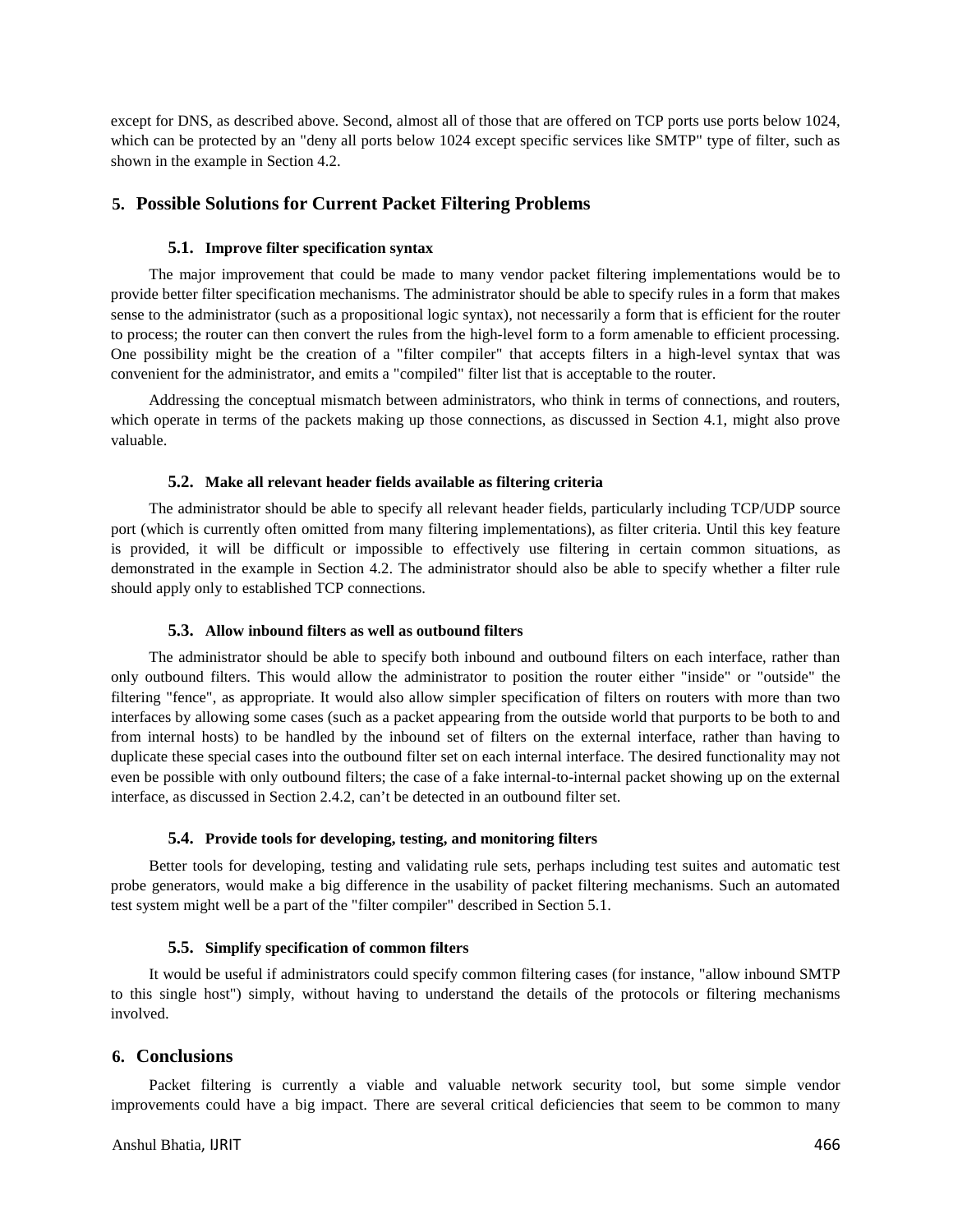vendors, such as the inability to consider source TCP/UDP port in filters, that need to be addressed. Other improvements to filter specification mechanisms could greatly simplify the lives of network administrators trying to use packet filtering capabilities, and increase their confidence that their filters are doing what they think they are.

# **7. Acknowledgements**

Thanks to Steve Bellovin and Bill Cheswick of AT&T Bell Laboratories for several lively and fruitful discussions of packet filtering as a network security tool; in particular, I'd like to thank Steve for providing me with prepublication copies of two of his IP securityrelated papers and of his 1989 article on TCP/IP security problems. Thanks to Ed DeHart of the Computer Emergency Response Team for strongly and repeatedly encouraging me to write this paper after listening to me moan about the issues discussed herein. Thanks to Elizabeth Zwicky of SRI International, Brian Lloyd of Lloyd & Associates, and Steve Bellovin of AT&T Bell Laboratories for reviewing drafts of this paper and providing valuable feedback and suggestions.

# **8. References**

[Bellovin89]

S. M. Bellovin, "Security Problems in the TCP/IP Protocol Suite"; *Computer Communications Review*, Volume 9, Number 2; April 1989; pp. 32-48.

[Bellovin92a]

Steven M. Bellovin, "Packets Found on an Internet"; in preparation; 1992.

[Bellovin92b]

Steven M. Bellovin, "There Be Dragons"; *Proceedings of the Third USENIX UNIX Security Symposium*; Baltimore, MD; September, 1992.

[Ches90]

Bill Cheswick, "The Design of a Secure Internet Gateway"; *Proceedings of the USENIX Summer 1990 Conference*; Anaheim, CA; June 11-15, 1990; pp. 233-237.

## [CHS91]

Bruce Corbridge, Robert Henig, Charles Slater, "Packet Filtering in an IP Router"; *Proceedings of the Fifth USENIX Large Installation and System Administration Conference (LISA V)*; San Diego, CA; October, 1992; pp. 227-232.

# [Cisco90]

Cisco Systems (Menlo Park, CA); "Gateway System Manual; Software Release 8.2"; 1990.

#### [CMQ92]

Smoot Carl-Mitchell and John S. Quarterman, "Building Internet Firewalls"; *UnixWorld*; February, 1992; pp 93-102.

## [Comer91]

Douglas E. Comer, *Internetworking with TCP*/*IP, Volume I*; Second Edition, 1991;

Prentice-Hall, Inc.

# [Kent89]

Stephen Kent, "Comments on 'Security Problems in the TCP/IP Protocol Suite'"; *Computer Communications Review*; July 1989.

# [Mogul89]

Jeffrey C. Mogul, "Simple and Flexible Datagram Access Controls for UNIX-based Gateways"; *Proceedings of the USENIX Summer 1989 Conference*; pp. 203-221.

#### [Ranum92]